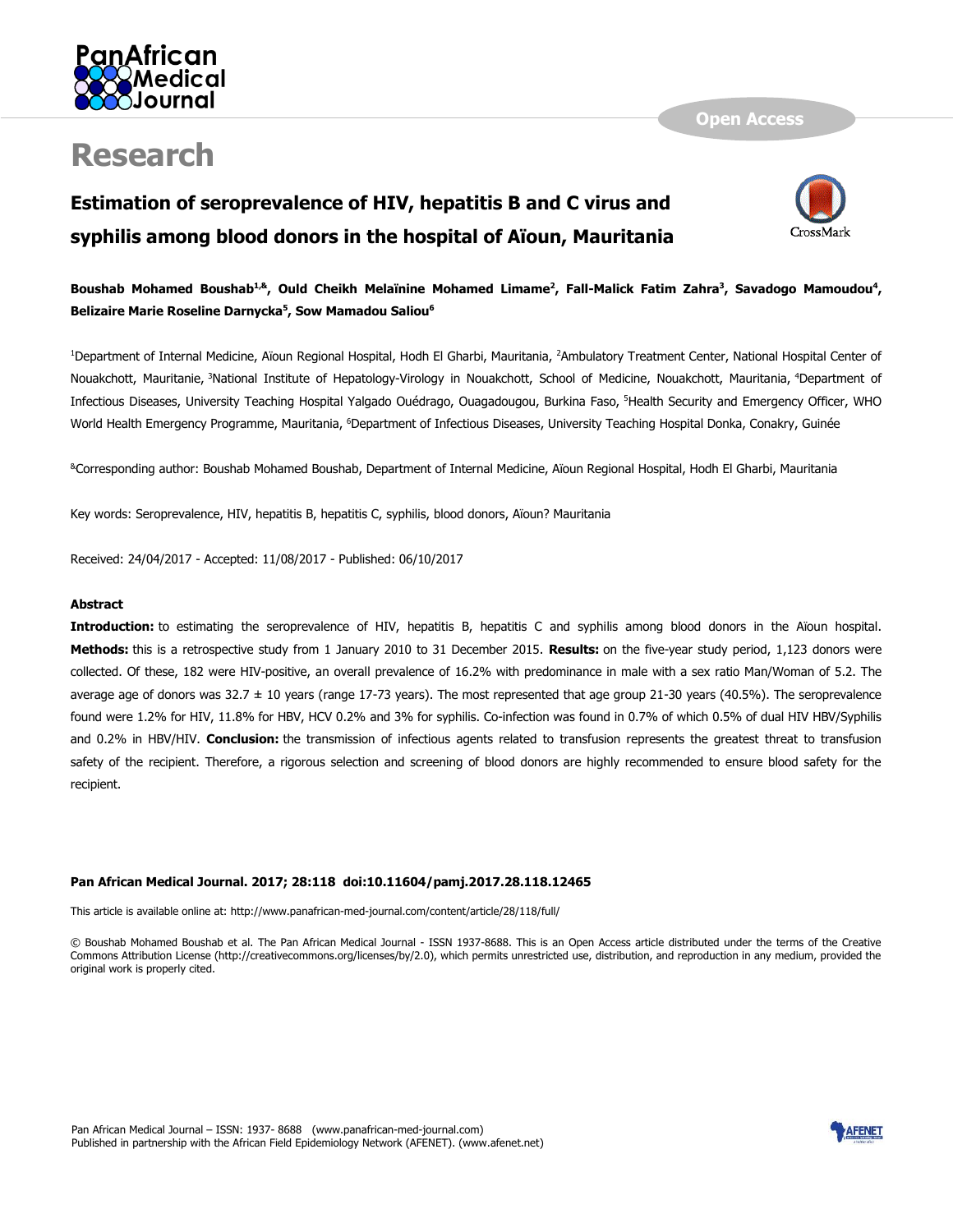### **Introduction**

Blood transfusion is a medical therapeutic act [\[1-3\]](http://www.panafrican-med-journal.com/content/article/28/118/full/#ref1). However, despite the benefits, each patient is transfused at risk for transfusion-transmissible infections, mainly HIV, hepatitis B (HBV), hepatitis C (HCV) and Trepanoma pallidum (T. pallidum) [\[2,](http://www.panafrican-med-journal.com/content/article/28/118/full/#ref2) [3\]](http://www.panafrican-med-journal.com/content/article/28/118/full/#ref3). The morbidity and mortality resulting from transfusion have serious consequences, not only for the beneficiaries themselves but also for their families, their communities and society in general [\[3,](http://www.panafrican-med-journal.com/content/article/28/118/full/#ref3) [4\]](http://www.panafrican-med-journal.com/content/article/28/118/full/#ref4). Studies conducted in sub-Saharan Africa show that there is a high prevalence of these infections [\[3-12\]](http://www.panafrican-med-journal.com/content/article/28/118/full/#ref3). In Mauritania, studies of prevalence among blood donors held in Nouakchott in 1999, 2000 and 2009 showed respective HCV seroprevalence of 1.1% and 2.7% [\[11,](http://www.panafrican-med-journal.com/content/article/28/118/full/#ref11) [13\]](http://www.panafrican-med-journal.com/content/article/28/118/full/#ref13) HBV and 15.3% and 20.3% [\[11,](http://www.panafrican-med-journal.com/content/article/28/118/full/#ref11) [14\]](http://www.panafrican-med-journal.com/content/article/28/118/full/#ref14). This study has aimed to update the seroprevalence data of 4 serological markers (HIV, HBV, HCV, anti-Ag-Trepanoma pallidum) tested in blood donors from the hospital Aïoun, in accordance with national strategy for patient safety.

## **Methods**

This is a retrospective descriptive study among blood donors in the regional hospital Aïoun, Hodh El Gharbi (Mauritania), over a period of 5 years from January 1 2010 to 31 December 2015. This hospital is the reference center of the Hodh El Gharbi region (Mauritania) and welcomes an urban and rural population. Aïoun el Atrouss (62 984 inhabitants) is the administrative capital of the wilaya of Hodh El Gharbi (288,772 inhabitants). Wilaya is located 800km from Nouakchott (capital) South-East of the country and has the only regional hospital specific reference to medical care and/or surgery which offers the public a range of treatments specifically in the areas of dentistry, general medicine, surgery, obstetrics and ophthalmology. Donors were either volunteers or relatives or friends of patients apparently healthy weighing 50kg or more with a hemoglobin > 12.5 g/dl. Before every donation, sorting through a donor questionnaire stage, a complete physical examination, serologic screening of the major transfusion transmissible infections and ABO grouping. The confidentiality of donors was met, as the anonymity of the gift obliges. No information revealing their identity was collected in this study. The parameters studied were sex, age, serology for HIV, HBV, HCV and syphilis. Mark of HBV HBsAg was performed using an immunochromatographic test, Determine™ HBsAg Test (AlereMedical Co. Ltd, Japan). The demonstration of antibodies to HIV and those anti-HCV-Ab were carried out respectively by the test, Determine™ HIV-1/2 (Alere Medical Co. Lt, Japan) ant the Rapid test SignalMT HCV Serum/Plasma Dipstrip Test for the hepatite C (Alerehealthcare, South Africa). Seropositivity for syphilis in turn uses a completely screening by a Rapid-Plasma-Réagin test (syphilis RPR test, Human Gesellschaft für Biochemicaund Diagnostic amb H, Germany) then the positive samples were passed to the TPHA (*Treponema Pallidum* Hemagglutination Assay) and the Venereal Disease Research Laboratory (VDRL), for confirmation. Entry and data analysis were performed using Epi Info version 6.4 software. For the comparison of quantitative variables the Chi-square test was used. A p value  $\lt$ 0.05 was selected as the significance threshold.

### **Results**

Over the study period of 5 years, in 1123 donors were collected. The male was predominant, with a ratio sex- Male/Female 5.2. The average age of donors was  $32.7 \pm 10$  years (range 17-73 years). Up to 20 years old and the age group 21 to 30 years, respectively represented 11% and 40.5% of donors. The age group of 31 to 40 accounted for 26.8% and the 41 to 50 years 14.7%. The age group 51 and older accounted for 7% of donors. Considering all the markers, 182 among the donors presented seropositivity, an overall prevalence of 16.2%. The prevalence of HIV, HBV, HCV and syphilis were observed in 1.2%, 11.8%, 0.2% and 3%. Co-infection was found in 0.7% of cases and 0.5% of dual-infection HBV/Syphilis and 0.2% in the double HBV/HIV infection. A statistically significant difference was observed between HBV carriage and the most affected age group ( $p = 0.009$ ) and between syphilis and age groups ( $p = 0.02$ ) [\(Table 1\)](javascript:void(0)).

## **Discussion**

The findings of this study reflect a general idea about the prevalence of infectious markers in a rural hospital with very limited means. The results can therefore only be interpreted within these limits. However, they highlight a greater representation of men with a sex-ratio Male/Female 5.1. This male predominance may be explained by socio-cultural markers making man the ideal candidate to for blood donation. On gynéco of obstetric physiological factors such as menstrual cycles, pregnancy, breastfeeding can also reinforce this trend. These factors may indeed encourage many women to not donate blood [\[15\]](http://www.panafrican-med-journal.com/content/article/28/118/full/#ref15). This male was already provided by other African writers in Nigeria, Mali, Niger, Ivory Coast and Cameroon [\[4-6,](http://www.panafrican-med-journal.com/content/article/28/118/full/#ref4) [16,](http://www.panafrican-med-journal.com/content/article/28/118/full/#ref16) [17\]](http://www.panafrican-med-journal.com/content/article/28/118/full/#ref17). The average age of our donors was similar to that reported by other African studies in Mali, Nigeria and Cameroon [\[4,](http://www.panafrican-med-journal.com/content/article/28/118/full/#ref4) [5,](http://www.panafrican-med-journal.com/content/article/28/118/full/#ref5) [17\]](http://www.panafrican-med-journal.com/content/article/28/118/full/#ref17). In our study, the overall prevalence of biomarkers studied in blood donors was 16.2%. This percentage is lower than that reported by other African writers in Burkina Faso, Nigeria, Niger, Cameroon and Tanzania [\[3,](http://www.panafrican-med-journal.com/content/article/28/118/full/#ref3) [4,](http://www.panafrican-med-journal.com/content/article/28/118/full/#ref4) [6,](http://www.panafrican-med-journal.com/content/article/28/118/full/#ref6) [7,](http://www.panafrican-med-journal.com/content/article/28/118/full/#ref7) [9\]](http://www.panafrican-med-journal.com/content/article/28/118/full/#ref9). The most represented age group was the 21 to 30 years. These results are similar to those in other african study [\[3,](http://www.panafrican-med-journal.com/content/article/28/118/full/#ref3) [8,](http://www.panafrican-med-journal.com/content/article/28/118/full/#ref8) [9,](http://www.panafrican-med-journal.com/content/article/28/118/full/#ref9) [18,](http://www.panafrican-med-journal.com/content/article/28/118/full/#ref18) [19\]](http://www.panafrican-med-journal.com/content/article/28/118/full/#ref19). HIV seroprevalence reported as part of this study was 11.8%. This proportion was lower than previously reported in studies conducted in Nouakchott in 1999 and 2012 [\[11,](http://www.panafrican-med-journal.com/content/article/28/118/full/#ref11) [14\]](http://www.panafrican-med-journal.com/content/article/28/118/full/#ref14). It was also lower than those made in the african sub-region, including Mali [\[20\]](http://www.panafrican-med-journal.com/content/article/28/118/full/#ref20), in Sénégal [\[21\]](http://www.panafrican-med-journal.com/content/article/28/118/full/#ref21), in Burkina Faso [\[9\]](http://www.panafrican-med-journal.com/content/article/28/118/full/#ref9), in Niger [\[6\]](http://www.panafrican-med-journal.com/content/article/28/118/full/#ref6), Ivory Coast [\[16\]](http://www.panafrican-med-journal.com/content/article/28/118/full/#ref16) and in Nigeria [\[4\]](http://www.panafrican-med-journal.com/content/article/28/118/full/#ref4) but was higher than those made in Morocco [\[22\]](http://www.panafrican-med-journal.com/content/article/28/118/full/#ref22), in Ethiopia [\[8\]](http://www.panafrican-med-journal.com/content/article/28/118/full/#ref8), in Tanzania [\[7\]](http://www.panafrican-med-journal.com/content/article/28/118/full/#ref7), Democratic Republic of Congo (RDC) [\[10\]](http://www.panafrican-med-journal.com/content/article/28/118/full/#ref10) and Cameroon [\[3,](http://www.panafrican-med-journal.com/content/article/28/118/full/#ref3) [17\]](http://www.panafrican-med-journal.com/content/article/28/118/full/#ref17). HVC, the prevalence was 0.2%.

This figure was lower than previously found in a study conducted in 1999 and 2007 in Nouakchott [\[11,](http://www.panafrican-med-journal.com/content/article/28/118/full/#ref11) [13\]](http://www.panafrican-med-journal.com/content/article/28/118/full/#ref13), as well as those reported in studies African countries [\[3,](http://www.panafrican-med-journal.com/content/article/28/118/full/#ref3) [4,](http://www.panafrican-med-journal.com/content/article/28/118/full/#ref4) [6-9,](http://www.panafrican-med-journal.com/content/article/28/118/full/#ref6) [17,](http://www.panafrican-med-journal.com/content/article/28/118/full/#ref17) [20,](http://www.panafrican-med-journal.com/content/article/28/118/full/#ref20) [22-26\]](http://www.panafrican-med-journal.com/content/article/28/118/full/#ref22). In our study, HIV seroprevalence was 1.2%. These figures are higher than the estimated national prevalence was 0.4% [\[27\]](http://www.panafrican-med-journal.com/content/article/28/118/full/#ref27). This prevalence is higher than those made in Morocco and Algeria [\[28,](http://www.panafrican-med-journal.com/content/article/28/118/full/#ref28) [29\]](http://www.panafrican-med-journal.com/content/article/28/118/full/#ref29). As against it remains lower than those reported in Mali, Burkina Faso, Niger, Ivory Coast, Nigeria, Ethiopia, Tanzania, DRC and Cameroon [\[3,](http://www.panafrican-med-journal.com/content/article/28/118/full/#ref3) [4,](http://www.panafrican-med-journal.com/content/article/28/118/full/#ref4) [6-10,](http://www.panafrican-med-journal.com/content/article/28/118/full/#ref6) [16,](http://www.panafrican-med-journal.com/content/article/28/118/full/#ref16) [17,](http://www.panafrican-med-journal.com/content/article/28/118/full/#ref17) [20\]](http://www.panafrican-med-journal.com/content/article/28/118/full/#ref20). The prevalence of syphilis was 3%. These figures are lower than those found in other studies in Africa, including Burkina Faso, Tanzania, DRC and Cameroon [\[3,](http://www.panafrican-med-journal.com/content/article/28/118/full/#ref3) [8-10,](http://www.panafrican-med-journal.com/content/article/28/118/full/#ref8) [17\]](http://www.panafrican-med-journal.com/content/article/28/118/full/#ref17) but it remains higher than those reported in Mali, Niger, Nigeria and Ethiopia [\[4,](http://www.panafrican-med-journal.com/content/article/28/118/full/#ref4) [6,](http://www.panafrican-med-journal.com/content/article/28/118/full/#ref6) [8,](http://www.panafrican-med-journal.com/content/article/28/118/full/#ref8) [20\]](http://www.panafrican-med-journal.com/content/article/28/118/full/#ref20). As regards co-infections, associations HBV/HIV and HBV/syphilis were observed in respectively 0.2% and 0.5% of cases. As indiquépar other studies, this association could be due to the fact that these infections share similar transmission, mainly blood and sexual behavior at high risk of infection [\[4,](http://www.panafrican-med-journal.com/content/article/28/118/full/#ref4) [8,](http://www.panafrican-med-journal.com/content/article/28/118/full/#ref8) [30\]](http://www.panafrican-med-journal.com/content/article/28/118/full/#ref30). Other studies have shown an association between HIV and syphilis, probably because of their sexual mode of transmission similaireet especially that the mucocutaneous lesions caused by syphilis is a gateway to HIV infection [\[8,](http://www.panafrican-med-journal.com/content/article/28/118/full/#ref8) [31\]](http://www.panafrican-med-journal.com/content/article/28/118/full/#ref31). In our study the seroprevalence of HIV, HBV and syphilis were the highest in the different age groups in comparison with other markers (HCV and syphilis studied). It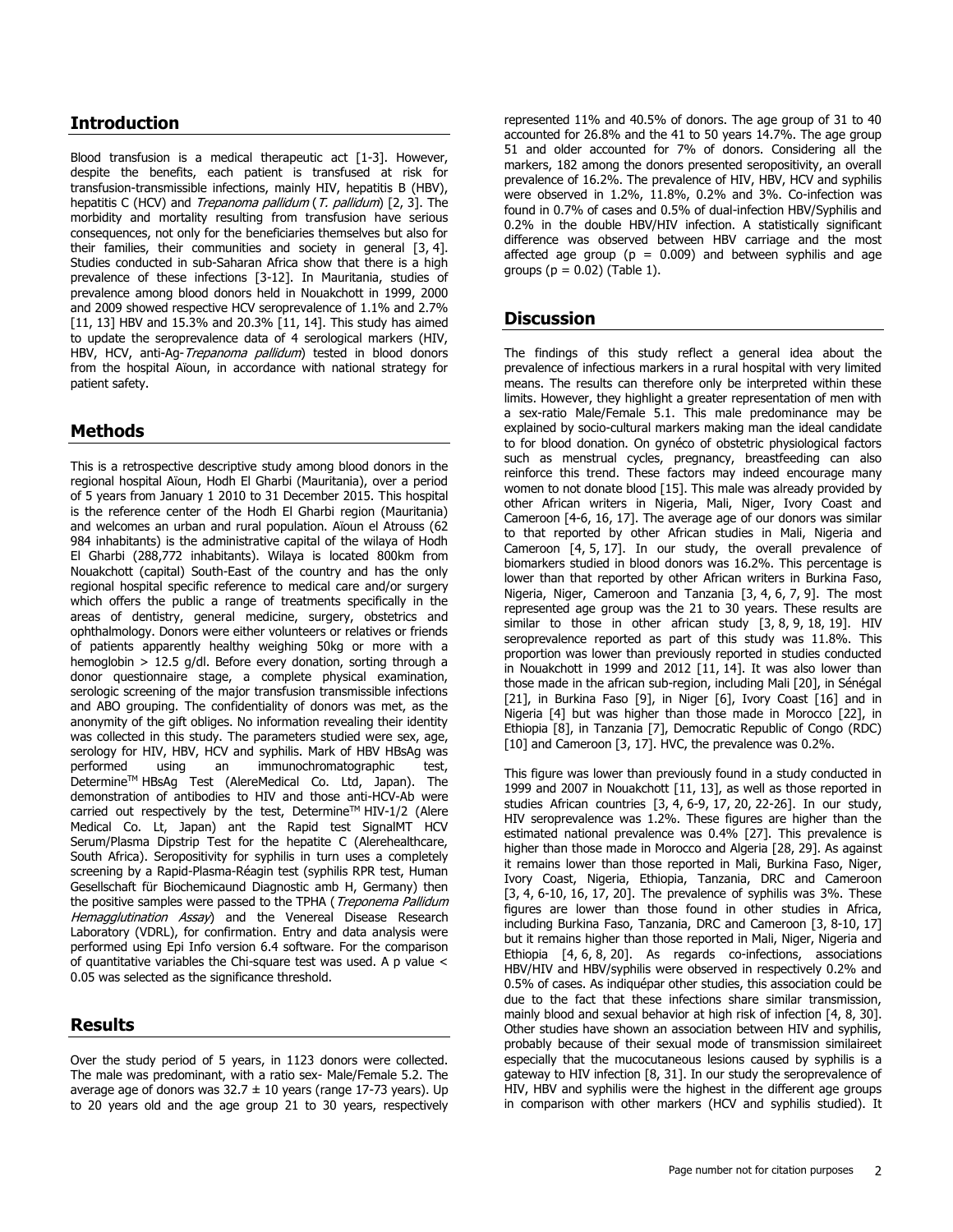y'avait statistically significant differences between seropositivity to HBV and syphilis and sex and age. These results may indicate certain risk behaviors of higher infection in men, such as multiple sexual partnerships, etc, as it could also be linked to a lower representation of female blood donation. This difference can be attributed to differences in methodologies, in fact the others have worked on the different categories of donors whereas in our study, it is only for family donors. Furthermore, in terms of the reagents used for serology, some authors have adopted confirmatory tests, plus tests used in this study.

#### **Conclusion**

Despite enormous progress in the framework of transfusion safety, blood transfusion is a medical therapeutic act which exposes the recipient to a risk of contamination by infectious agents transmissible through blood. Therefore, to enhance good blood safety for the recipient, it is necessary to focus on a rigorous selection and retention of donors on the one hand and the use of screening méthods standards minimizing the window period. Furthermore, studies on the residual risk to measure the likelihood of transmission of various infectious agents by blood products, are entirely justified, especially for HBV, which is a real public health problem in our context, with prevalence approaching 20% in different groups (surveys conducted among different groups between 2007 and 2009).

#### **What is known about this topic**

- Blood transfusion is a medical therapeutic act;
- Each patient is transfused at risk for transfusiontransmissible infections If the blood is not secured;
- The morbidity and mortality resulting from transfusion have serious consequences for patients, communities and society in general.

#### **What this study adds**

- To our knowledge, this study is the first in the country to study these 4 markers at the same time;
- Estimating the seroprevalence of infectious markers in blood donors;
- To strengthen transfusion safety in recipients since there are only intra-family donors in most cases.

### **Competing interests**

The authors declare no competing interests.

### **Authors' contributions**

Mohamed Boushab Boushab: he has been involved in drafting the manuscript, made substantial contributions to study conception and design, clinical data verification, discussion section: Ould Cheikh Melaïnine Mohamed Limame; manuscript correction; Fatim-Zahra; Malick Fall, manuscript correction; Mamoudou Savadogo; manuscript correction. Belizaire, Marie Roseline Darnycka; manuscript correction; Mamadou Saliou Sow; manuscript correction. All authors have read and approved the final manuscript.

#### **Table**

**[Table 1](javascript:void(0))**: Comparing age groups of infected and non-infected blood donors 194

#### **References**

- 1. Choudhury N. Transfusion transmitted infections: how many more. Asian J Transfus Sci. 2010; 4(2): 71- 2.**[PubMed](http://www.ncbi.nlm.nih.gov/entrez/query.fcgi?db=PubMed&cmd=Search&doptcmdl=Citation&defaultField=Title+Word&term=Choudhury%20N%5bauthor%5d+AND++Transfusion+transmitted+infections:+how+many+more)** | **[Google Scholar](http://scholar.google.com/scholar?hl=en&q=+Transfusion+transmitted+infections:+how+many+more)**
- 2. Shrestha AC, Ghimire P, Tiwari BR, Rajkarnikar M. Transfusiontransmissible infections among blood donors in Kathmandu, Nepal. J Infect Dev Ctries. 2009; 3(10): 794- 7. **[PubMed](http://www.ncbi.nlm.nih.gov/entrez/query.fcgi?db=PubMed&cmd=Search&doptcmdl=Citation&defaultField=Title+Word&term=Shrestha%20AC%5bauthor%5d+AND++Transfusion-transmissible+infections+among+blood+donors+in+Kathmandu+Nepal)** | **[Google Scholar](http://scholar.google.com/scholar?hl=en&q=+Transfusion-transmissible+infections+among+blood+donors+in+Kathmandu+Nepal)**
- 3. Noubiap JJN, Joko WYA, Nansseu JRN, Tene UG, Siaka C. Seroepidemiology of human immunodeficiency virus, hepatitis B and C viruses and syphilis infections among first-time blood donors in Edéa, Cameroon. Int J Infect Dis. 2013; 17(10): e832-7. **[Google Scholar](http://scholar.google.com/scholar?hl=en&q=+Sero-epidemiology+of+human+immunodeficiency+virus+hepatitis+B+and+C+viruses+and+syphilis+infections+among+first-time+blood+donors+in+Ed%E9a+Cameroon)**
- 4. Buseri FI, Muhibi MA, Jeremiah ZA. Sero-epidemiology of transfusion-transmissible infectious diseases among blood donors in Osogbo, south-west Nigeria. Blood Transfus Trasfus Sangue. 2009; 7(4): 293-9.**[PubMed](http://www.ncbi.nlm.nih.gov/entrez/query.fcgi?db=PubMed&cmd=Search&doptcmdl=Citation&defaultField=Title+Word&term=Buseri%20FI%5bauthor%5d+AND++Sero-epidemiology+of+transfusion-transmissible+infectious+diseases+among+blood+donors+in+Osogbo+south-west+Nigeria)** | **[Google Scholar](http://scholar.google.com/scholar?hl=en&q=+Sero-epidemiology+of+transfusion-transmissible+infectious+diseases+among+blood+donors+in+Osogbo+south-west+Nigeria)**
- 5. Koné MC, Sidibé ET, Mallé KK, Beye SA, Lurton G, Dao S et al. Séroprévalence des virus de l'immunodéficience humaine et des hépatites B et C chez les donneurs de sang à Ségou (Mali). Méd Santé Trop. 2012; 22(1): 97-8. **[Google Scholar](http://scholar.google.com/scholar?hl=en&q=+S%E9ropr%E9valence+des+virus+de+l?immunod%E9ficience+humaine+et+des+h%E9patites+B+et+C+chez+les+donneurs+de+sang+%E0+S%E9gou+(Mali))**
- 6. Mayaki Z, Dardenne N, Kabo R, Moutschen M, Sondag D, Albert A et al. Séroprévalence des marqueurs de l'infection chez les donneurs de sang à Niamey (Niger). Rev Dépidémiologie Santé Pub. 2013; 61(3): 233-40. **[Google](http://scholar.google.com/scholar?hl=en&q=+S%E9ropr%E9valence+des+marqueurs+de+l?infection+chez+les+donneurs+de+sang+%E0+Niamey+(Niger))  [Scholar](http://scholar.google.com/scholar?hl=en&q=+S%E9ropr%E9valence+des+marqueurs+de+l?infection+chez+les+donneurs+de+sang+%E0+Niamey+(Niger))**
- 7. Matee MIN, Magesa PM, Lyamuya EF. Seroprevalence of human immunodeficiency virus, hepatitis B and C viruses and syphilis infections among blood donors at the Muhimbili National Hospital in Dar es Salaam, Tanzania. BMC Public Health. 2006; 6: 21. **[Google Scholar](http://scholar.google.com/scholar?hl=en&q=+Seroprevalence+of+human+immunodeficiency+virus+hepatitis+B+and+C+viruses+and+syphilis+infections+among+blood+donors+at+the+Muhimbili+National+Hospital+in+Dar+es+Salaam+Tanzania)**
- 8. Tessema B, Yismaw G, Kassu A, Amsalu A, Mulu A, Emmrich F et al. Seroprevalence of HIV, HBV, HCV and syphilis infections among blood donors at Gondar University Teaching Hospital, Northwest Ethiopia: declining trends over a period of five years. BMC Infect Dis. 2010; 10: 111. **[Google Scholar](http://scholar.google.com/scholar?hl=en&q=+Seroprevalence+of+HIV+HBV+HCV+and+syphilis+infections+among+blood+donors+at+Gondar+University+Teaching+Hospital+Northwest+Ethiopia:+declining+trends+over+a+period+of+five+years)**
- 9. Nagalo BM, Bisseye C, Sanou M, Kienou K, Nebié YK, Kiba A et al. Seroprevalence and incidence of transfusion-transmitted infectious diseases among blood donors from regional blood transfusion centres in Burkina Faso, West Africa. Trop Med Int Health. 2012; 17(2): 247-53. **[PubMed](http://www.ncbi.nlm.nih.gov/entrez/query.fcgi?db=PubMed&cmd=Search&doptcmdl=Citation&defaultField=Title+Word&term=Nagalo%20BM%5bauthor%5d+AND++Seroprevalence+and+incidence+of+transfusion-transmitted+infectious+diseases+among+blood+donors+from+regional+blood+transfusion+centres+in+Burkina+Faso+West+Africa)** | **[Google Scholar](http://scholar.google.com/scholar?hl=en&q=+Seroprevalence+and+incidence+of+transfusion-transmitted+infectious+diseases+among+blood+donors+from+regional+blood+transfusion+centres+in+Burkina+Faso+West+Africa)**
- 10. Batina A, Kabemba S, Malengela R. Infectious markers among blood donors in Democratic Republic of Congo (DRC). Rev Méd Brux. 2007; 28(3): 145-9. **[PubMed](http://www.ncbi.nlm.nih.gov/entrez/query.fcgi?db=PubMed&cmd=Search&doptcmdl=Citation&defaultField=Title+Word&term=Batina%20A%5bauthor%5d+AND++Infectious+markers+among+blood+donors+in+Democratic+Republic+of+Congo+(DRC))** | **[Google Scholar](http://scholar.google.com/scholar?hl=en&q=+Infectious+markers+among+blood+donors+in+Democratic+Republic+of+Congo+(DRC))**
- 11. Lo BB, Meymouna M, Boulahi MA, Tew M, Sow A, Ba A et al. Prevalence of serum markers of hepatitis B and C virus in blood donors of Nouakchott, Mauritania. Bull Société Pathol Exot. 1999; 92(2): 83-4.**[PubMed](http://www.ncbi.nlm.nih.gov/entrez/query.fcgi?db=PubMed&cmd=Search&doptcmdl=Citation&defaultField=Title+Word&term=Lo%20BB%5bauthor%5d+AND++Prevalence+of+serum+markers+of+hepatitis+B+and+C+virus+in+blood+donors+of+Nouakchott+Mauritania)** | **[Google Scholar](http://scholar.google.com/scholar?hl=en&q=+Prevalence+of+serum+markers+of+hepatitis+B+and+C+virus+in+blood+donors+of+Nouakchott+Mauritania)**